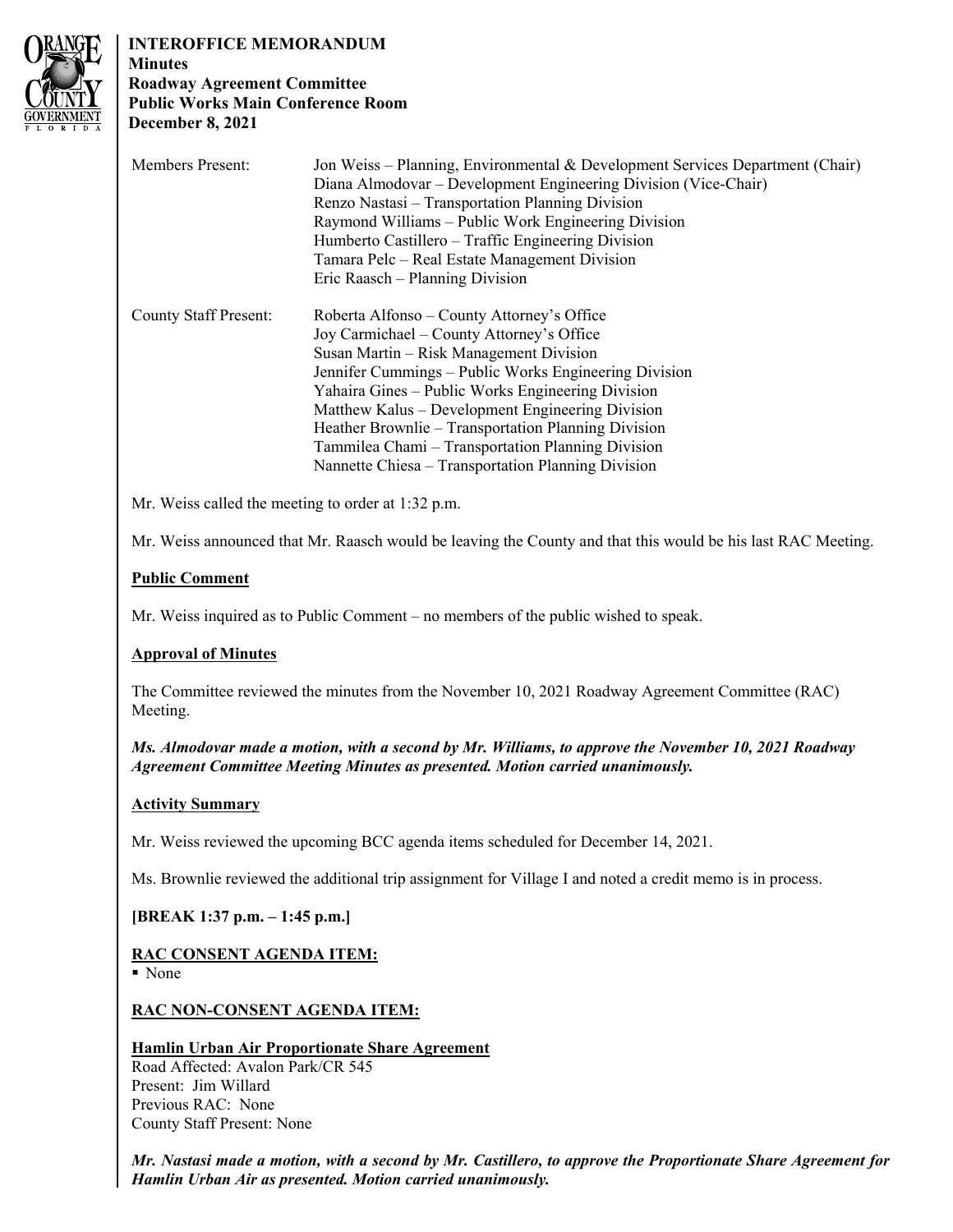Roadway Agreement Committee – Meeting Minutes December 8, 2021 Page 2

# **Second Supplemental Road Agreement to Hartzog Road Right of Way Agreement**

Road Affected: Hartzog Road Present: Greg Lee, Paul Sladek Previous RAC: 11/10/21, 8/18/21 County Staff Present: None

Mr. Lee has reviewed the Second Supplemental Agreement to Hartzog road in accordance with the comments provided at the November  $10<sup>th</sup>$  RAC Meeting.

The Committee commenced their review of the Second Supplemental Road Agreement to Hartzog Road Right of Way Agreement Page-by-Page:

#### Page 1

■ Line 34 re-characterize the 2015 agreement since the County is not a party to the agreement

Page 2

■ Line 42 re-define the defined term

Page 3

- Lines 61-62 remove parenthetical related to "Exhibit U"
- Line 69 include the parcel ID number for the small 0.48 acre parcel
- Line 68 remove "in favor of" per Ms. Alfonso

Page 6

- Line 126 add heading and underline "Delegation of Authority"
- Ms. Alfonso added language to Lines 140-144
- Line 144 add "not" after "will"

Page 7

- Line 146 "parties" (not "County") will enter into a Shared Use Stormwater Pond Easement
- Line 147 change "Stormwater Ponds" to "Pond 4"

Discussion commenced regarding the need of Temporary Grade and Construction Easements. Field Verification of the plans and conditions will be needed.

Page 9

■ Section 12 change 3 counterparts to 2 counterparts

Page 11

- Update signature block
- Update title from President to CEO

Page 12

■ Separate into 2 pages

Page 13

■ Change year from "2020" to "2021"

Page 14

- Update signature block
- Update title from President to CEO

Page 16

- Line 415 delete "Tax"
- Reduce parcel ID numbers included to benefitted and burdened parcels only
- Lines 437-440 delete
- Add line for approval date not just recordation
- Lines 445-448 re-characterize Exhibit References

[Ms. Gines departed the meeting at 2:42 p.m.]

[Mr. Sanders joined the meeting at 2:42 p.m.]

#### Page 17

- Delete second whereas clause
- Line 486 include permit number

Page 18

■ Correct the lettering in the subsections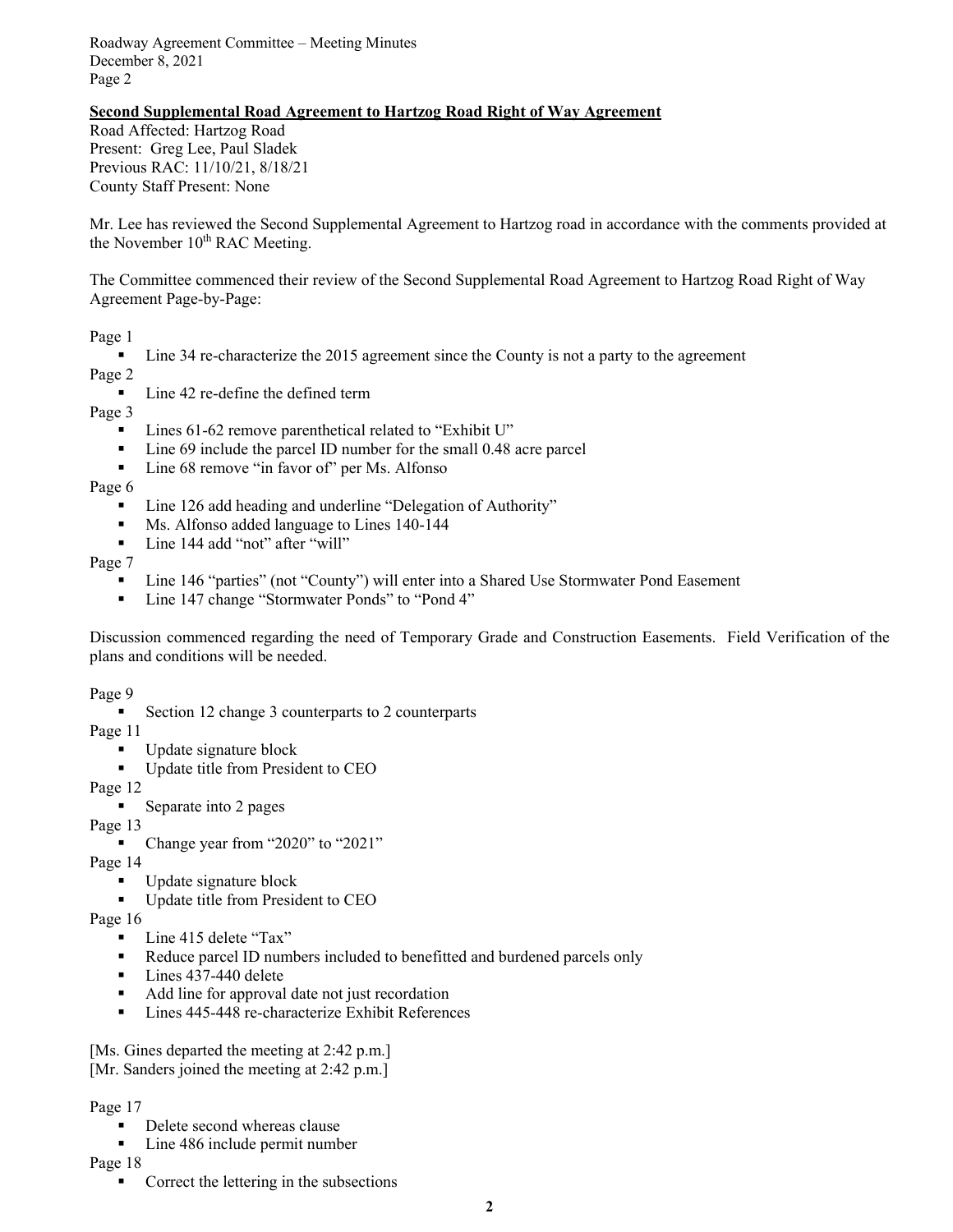Roadway Agreement Committee – Meeting Minutes December 8, 2021 Page 3

Page 19

```
■ Delete Section 17 (Effective Date)
```
Page 21

- Update signature block
- Update title from President to CEO

Page 22

■ Heading to reference Stormwater Pond 4 only

[Mr. Ng joined the meeting at 2:45 p.m.]

Mr. Weiss reviewed the changes made today.

Additional change per Mr. Sladek to change page 7 line 145 "contemporaneously" to "following" so that the easements can be recorded prior to the Shared Use Pond Agreement which requires BCC approval.

## *Ms. Almodovar made a motion, with a second by Ms. Pelc, to approve the Second Supplemental Road Agreement to Hartzog Road Right of Way Agreement with changes discussed, subject to final review of exhibits by County Survey, subject to final review by the Committee. Motion carried unanimously.*

## **First Amendment Prime Logistics Proportionate Share Agreement –** *Discussion Only*

Road Affected: Taft Vineland Present: Greg Lee Previous RAC: None County Staff Present: Brian Sanders, Blanche Hardy, Roberto Ng Others Present: Janet Hatch

Mr. Lee discussed the Proportionate Share Agreement which was approved by the BCC in June 2020, and the associated Proportionate Share payment which was made.

Mr. Lee explained that the development program under the existing agreement has increased in size causing additional proportionate share contribution. The related right of way agreement requests a partial payment in cash rather than all credits. Mr. Lee has been coordinating with Ms. Alfonso on a potential combination agreement but ultimately decided to keep the existing proportionate share agreement and right of way agreement separate.

Mr. Lee has coordinated with the traffic engineer (Mohammed Abdullah) and is aware that the Capacity Encumbrance Letter needs to be amended and finalized.

Outstanding ROW/Signal Issue – Need to determine how much additional ROW is needed.

Square footage approved vs. new square footage being added is approximately additional 40,000 Sq. Ft. Paying roughly 1.2 million in impact fees and due to receive approximately 3.5 million in credits for proportionate share and right of way. Owner is seeking to reduce the amount of credits obtained if possible.

Mr. Weiss asked Ms. Alfonso if land value can be used to offset proportionate share payment and refund the original proportionate share payment made which still leaves them with additional credits, but not as many. Ms. Alfonso suggested perhaps an Amended and Restated Agreement could serve to undo what was done and correct the issue.

Mr. Williams stated \$856,000 is not available in that specific accounting line for a refund. The best scenario is if funding becomes available in the next fiscal year (October 1, 2022). Mr. Lee is willing to wait until next fiscal year for a refund.

Mr. Ng stated right of way is still an issue and that the traffic signal CADD files were only received yesterday.

Ms. J. Cummings noted that around 0.5 acres are being dedicated to Orange County which is not required, but was a leftover unusable area.

A revision to the Capacity Encumbrance Letter will be required before returning to RAC. Mr. Lee to work with Ms. Alfonso further on the format and draft of a revised agreement to bring back to a future RAC meeting.